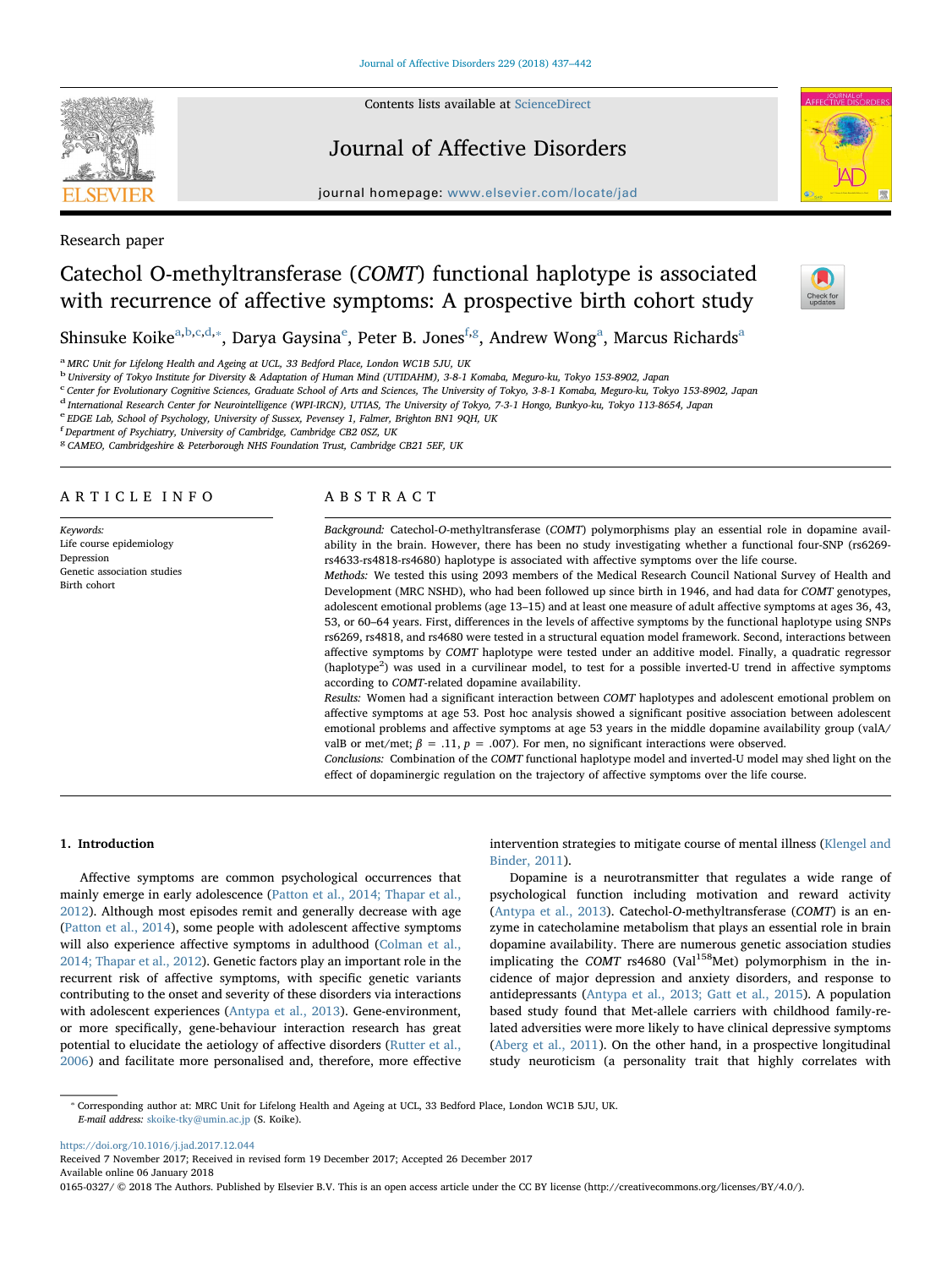depression) significantly increased from adolescence to adulthood in female Val homozygotes, but not in Met-allele carriers [\(Lehto et al.,](#page-4-5) [2013\)](#page-4-5). These results suggest that life course trajectories of affective symptoms can be modified by the COMT polymorphisms; however, results are inconsistent.

A recent protein structure study showed that COMT activity is converted into three enzyme levels by the four-SNP (rs6269-rs4633 rs4818-rs4680) [\(Nackley et al., 2006](#page-4-6)). This functional haplotype is associated with pain sensitivity, probably because COMT regulates catecholamine and encephalin levels in the brain ([Aggarwal et al., 2011;](#page-4-7) [Diatchenko et al., 2005](#page-4-7)).

Studies have shown that middle dopamine availability by the COMT haplotype (valA/valB or met/met) was associated with the highest verbal IQ performance at age 8 years [\(Barnett et al., 2009](#page-4-8)) but not with cognitive performance at age 15 years [\(Gaysina et al., 2013](#page-4-9)). Another study found that adolescents and young adults with middle dopamine availability (valA/met) had the largest white matter volume in the prefrontal cortex ([Liu et al., 2010\)](#page-4-10). This suggests that cognitive function may be associated with an optimal dopamine density in the prefrontal cortex, according to an inverted-U shape model ([Takahashi, 2013](#page-5-1)). It therefore may be possible that this pattern is also observed for affective symptoms; however, to the best of our knowledge this has not been investigated. However, to the best of our knowledge this has not been investigated, and evidence is lacking on how life course trajectories of affective symptoms are modified by COMT.

The MRC National Survey of Health and Development (NSHD) is the oldest prospective birth cohort study in the world, beginning in 1946 in England, Scotland, and Wales. This cohort has measured symptoms of affective symptoms from adolescence through middle age ([Colman](#page-4-11) [et al., 2007\)](#page-4-11). In the present study, we tested whether the COMT four-SNP functional haplotype was associated with affective symptoms from adolescence to old age under an additive and curvilinear model.

# 2. Methods

### 2.1. Participants

The NSHD initially consisted of a socially-stratified sample of 5362 children from all single births within marriage during 1 week in March 1946 in England, Scotland, and Wales. Reflecting the demographic characteristic of the British population in 1946, all of study members are of White British ethnicity. At ages 13 and 15 years, 3927 study members were rated for emotional problems by their teachers (Supplementary Fig. S1). At age 36, 43, 53, and 60–64 years, 3293, 3157, 2902, and 2185 study members, respectively, responded to questions eliciting affective symptoms (see Measures). Blood samples for DNA extraction were collected from 2756 study members at age 53 years, and genotyping were conducted on 2498 of these samples. From these denominators the analytic sample consisted of 2093 study members with non-missing data for COMT genotyping, adolescent emotional problems, and at least one measure of adult affective symptoms. Those included in the analyses were more likely to be female ( $p = .003$ ) and had fewer adolescent emotional problems ( $p < .004$ ) compared to those excluded. However, there were no differences at the 5% level in affective symptoms at ages 36, 53 and 60–64 years. At ages 53 and 60–64 the cohort was representative in most respects to the national population of a similar age, as compared to Census (Staff[ord et al., 2013;](#page-5-2) [Wadsworth et al., 2003](#page-5-2)) and Integrated Household Survey data (Staff[ord et al., 2013](#page-5-2)).

Ethical approval for this study was obtained from the Greater Manchester Central and Scottish A Research Ethics committees. All study members gave written informed consent.

#### 2.2. Measures

#### 2.2.1. Affective symptoms

Behaviour, mood and emotions in adolescence (at ages 13 and 15) were rated by teachers using forerunners of the Rutter A scale ([Elander](#page-4-12) [and Rutter, 1996; Rutter et al., 1970\)](#page-4-12). These ratings have been classified into 3 behavioral dimensions reflecting emotional (internalizing) problems (e.g. extremely fearful); conduct (externalizing) problems (e.g. a quarrelsome and aggressive child); and self-control (e.g. a poor worker or lazy) ([Koike et al., 2016; Nishida et al., 2014; Xu et al.,](#page-4-13) [2013\)](#page-4-13). We used the emotional problem score to represent adolescent emotional problems, which was calculated from the standardized mean of the factor scores at both ages, with appropriate goodness of fit statistics indicating satisfactory fit ([Xu et al., 2013\)](#page-5-3). In adulthood affective symptoms were assessed at ages 36, 43, 53 and 60–64. Affective symptoms were assessed at age 36 years using a short version of the Present State Examination (PSE), a clinically validated interview administrated by trained nurses (range 1―7) ([Wing et al., 1974\)](#page-5-4). The index of association (which correlates highly with kappa) between nurse and expert ratings at the syndrome level based on 526 recorded NSHD interviews averaged 0.71; and agreement was 0.74 for Index of Definition assignment [\(Rodgers and Mann, 1986](#page-5-5)). The index of definition score was intended to detect nervous or emotional symptoms and had statistically one factor [\(Rodgers and Mann, 1986\)](#page-5-5). At age 43 years, the Psychiatric Symptom Frequency (PSF) scale was administered by interview using an 18-item questionnaire (range 0—90, Cronbach's  $\alpha$  = .88) ([Lindelow et al., 1997\)](#page-4-14). For these assessments, we used the original scores. At ages 53 and 60–64 years, the 28-item version of the selfreport General Health Questionnaire (GHQ-28) was used [\(Goldberg and](#page-4-15) [Hillier,](#page-4-15) 1979). Each item was scored using a 4-level Likert scale recoded to 0-0-1-1 and re-summed (range  $0$ —28,  $\alpha$  = .92 and .89, respectively). The GHQ-28 had statistically four factors as well as one factor which was correlated with other affective symptom measures such as the Beck Depression Inventory and the Center for Epidemiological Studies Depression scales [\(Sakakibara et al., 2009\)](#page-5-6).

#### 2.2.2. Genotyping

DNA was extracted and purified from whole blood using the Puregene DNA Isolation Kit (Flowgen, Leicestershire, UK) according to the manufacturer's protocol [\(Rousseau et al., 2006\)](#page-5-7). Since a SNP rs4633 does not change the amino acid sequence (CAC [histidine] to CAT [histidine]) well-known as a benign allele and contributes to no alteration of dopamine availability, SNPs rs6269, rs4818, and rs4680 were typed by using the KASPar system by KBioscience, UK [\(http://](http://www.kbioscience.co.uk) [www.kbioscience.co.uk\)](http://www.kbioscience.co.uk). Integrity of the genotyping was checked by genotypeing frequency, concordance between duplicate samples ( $> 95\%$  concordance) and Hardy-Weinberg equilibrium ( $p > 0.05$ ).

#### 2.3. Statistical analysis

Three SNPs were in linkage disequilibrium (rs6269―rs4680 and rs4818—rs4680,  $r^2 = 0.72$ ; rs6269—rs4818,  $r^2 = 0.97$ ), and were set into three functional haplotypes (valA, G-G-G; met, A-C-A; valB, A-C-G) as suggested in the original study [\(Nackley et al., 2006\)](#page-4-6). Since the met allele has middle dopamine availability in-between the valA and valB allele levels [\(Nackley et al., 2006](#page-4-6)), study members were then categorized into five diplotype groups: the highest dopamine availability (valA/valA), second highest (valA/met), middle (valA/valB or met/ met), second lowest (valB/met), and lowest (valB/valB) [\(Barnett et al.,](#page-4-8) [2009; Gaysina et al., 2013\)](#page-4-8). We tested for the presence of an inverted-U trend in affective symptoms according to the COMT haplotype. First, a saturated structural equation model (SEM) was fitted for the trajectory of affective symptoms, including the sex interactions ([Fig. 1\)](#page-2-0) as previous studies have shown sex-specific effects ([Hatch et al., 2007\)](#page-4-16). Interactions were calculated using the numerical variables (sex: male  $=1$ ,  $female = 2$ ; haplotype: the highest = 1, the lowest = 5) and the "indProd"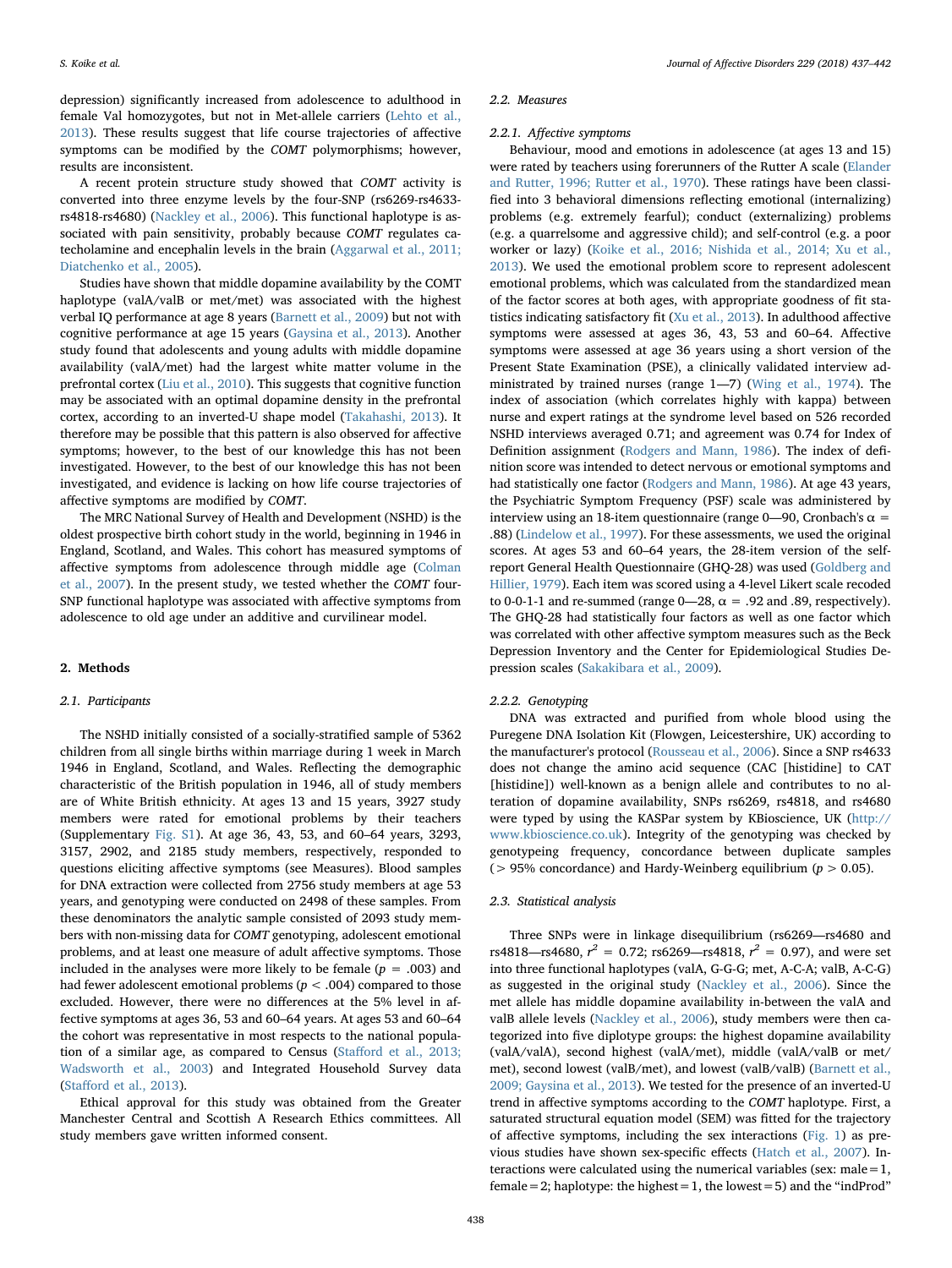<span id="page-2-0"></span>

S. Koike et al. *Journal of Affective Disorders 229 (2018) 437–442*

Fig. 1. Initial structural equation model (SEM) fitted to the trajectory of affective symptoms. Abbreviations: PSE, a short version of the Present State Examination; PSF, the Psychiatric Symptom Frequency scale; GHQ-28, the 28-item version of the General Health Questionnaire. An SEM was set to test the trajectory of affective symptoms shown by black arrows and the main effects of a modifier and the interactions of affective symptoms by a modifier shown by red arrows. First, we used sex as a modifier to explore sex difference in the trajectory of affective symptoms. Second, we used the COMT functional haplotype under an additive curvilinear model using a quadratic regressor  $(haplotype<sup>2</sup>)$ , to test for a possible inverted-U trend in affective

symptoms according to dopamine availability. (For interpretation of the references to color in this figure legend, the reader is referred to the web version of this article.)

function in R. The estimation of the model was conducted using robust maximum likelihood estimation, and missing values were handled using full information maximum likelihood (FIML). Model fit indicated adequate fit (CFI)  $> 0.90$ , Tucker-Lewis index (TLI)  $> 0.90$ , root mean square error of approximation (RMSEA) < 0.10, and standardized root mean square residual (SRMR) < 0.08. SEM was performed using the "lavaan" package version 0.5–18 in R version 3.2.1 (R [Core Team,](#page-5-8) [2014;](#page-5-8) [Rosseel, 2012](#page-5-9)). Where sex interactions were significant in the model, further analyses were stratified by sex.

Next, we fitted the SEM model to test the trajectory of affective symptoms by the COMT functional haplotype under an additive curvilinear model using a quadratic regressor (haplotype<sup>2</sup>), to test for a possible inverted-U trend in symptoms according to dopamine availability [\(Fig. 1](#page-2-0)). Significant interactions between all associations for adolescent emotional problems and adult affective symptoms by the COMT haplotype were further tested using multiple-group analysis for the initial SEM model to estimate the correlations within each genotype group, using equal loadings, means, residuals, and intercepts for the non-significant effect of genetic modification.

# 3. Results

Descriptive statistics showed that female study members had higher scores than males on all affective measures, as expected [\(Table 1](#page-2-1)). There were no significant gender differences in the distribution of the COMT functional haplotypes. There was no significant difference in any measure of affective symptoms between functional haplotype ([Table 2](#page-3-0) and Supplementary Tables S1 and S2).

The initial SEM model to test the effect of sex did not have a good fit  $(n = 2093, \chi^2 = 98.0, p < .001, CFI = .86, TLI = 0.52, RMSEA =$ .065, SRMR = 0.057) and showed a main effect of sex in all affective symptom measures, as well as sex interactions with the adolescent emotional problems on the GHQ score at age 60–64, and with the PSF score at age 43 on the GHQ score at age 60–64.

#### <span id="page-2-1"></span>Table 1

Demographic characteristics and genotypes in this study.

The SEM models to test the COMT haplotype effect had a good fit for men (n = 1045,  $\chi^2$  = 12.6, p = .90, TLI = 1.18, CFI = 1.0, RMSEA < .001, SRMR = 0.019) and women (n = 1048,  $\gamma$ 2 = 21.7, p  $= .36$ , CFI = .99, TLI = 0.98, RMSEA = .009, SRMR = 0.016). The model for men showed no main effect of the COMT haplotype or significant interaction by the haplotype ( $p > .05$ ). The model for women showed no main effect of the haplotype but showed a significant interaction between adolescent emotional problems and the haplotype (β = .25,  $p = .036$ ) and haplotype<sup>2</sup> ( $\beta = -.27$ ,  $p = .026$ ) on GHQ score at age 53 years [\(Fig. 2](#page-3-1)). Post hoc analysis showed a significant positive association between adolescent emotional problems and GHQ score at age 53 years only in the middle dopamine availability group (valA/valB or met/met;  $\beta = .11$ ,  $p = .007$ ; [Fig. 3a](#page-4-17)), while there were no significant associations in the other haplotype groups (highest [valA/valA]:  $\beta$  = −.01, p = .95; second highest [valA/met]:  $\beta$  = .09, p = .080; second lowest [valB/met]:  $\beta = -.05, p = .44$ ). We excluded females with the lowest dopamine availability group (valB/valB) from this analysis because this group was very small ( $n = 7$ ). A significant interaction was not observed between adolescent emotional problems and the haplotype on GHQ score at age 60–64 years ([Fig. 3](#page-4-17)b).

### 4. Discussion

A population representative prospective birth cohort study revealed that the COMT functional haplotype modifies the association between adolescent emotional problems and adult affective symptoms. These results suggest that females with a middle level of dopamine availability and high adolescent emotional problems are more likely to have recurrent affective symptoms in midlife. To the best of our knowledge, this is the first study to show that the COMT functional haplotype can alter affective symptom trajectory over approximately 50 years from adolescence to late midlife. These results suggest that a combination of the functional haplotype and inverted-U shape models can reveal genetic influence on the trajectory of affective symptoms through the life

|                                                           | Total ( $n = 2093$ ) | Male ( $n = 1045$ ) | Female $(n = 1048)$ | Gender differences P value <sup>3</sup> ) |
|-----------------------------------------------------------|----------------------|---------------------|---------------------|-------------------------------------------|
| Affective symptoms, mean [SD]                             |                      |                     |                     |                                           |
| Adolescents emotional problem <sup>1</sup> )              | $-0.06$ [0.97]       | $-0.15$ [0.95]      | $0.02$ [0.98]       | <.001                                     |
| PSE index of definition score at age 36 years             | 1.9 [1.2]            | $1.7$ [1.1]         | $2.1$ [1.3]         | < 0.001                                   |
| PSF total score at age 43 years                           | 10.4 [10.1]          | 8.7 [8.7]           | 12.1 [11.1]         | < 0.001                                   |
| GHQ-28 score at age 53 years                              | $2.5$ [4.4]          | 1.9 [3.8]           | $3.1$ [4.9]         | < 0.001                                   |
| GHQ-28 score at age 60–64 years                           | 2.3 [3.7]            | 1.7 [3.0]           | $2.8$ [4.3]         | < 0.001                                   |
| <i>COMT</i> functional haplotype <sup>2</sup> ), n $(\%)$ |                      |                     |                     |                                           |
| Highest (valA/valA)                                       | 355 (17.1)           | 183 (17.7)          | 172 (16.5)          | .94                                       |
| Second highest (valA/met)                                 | 861 (41.5)           | 432 (41.7)          | 429 (41.3)          |                                           |
| Middle (valA/valB or met/met)                             | 664 (32.0)           | 326 (31.5)          | 338 (32.5)          |                                           |
| Second lowest (valB/met)                                  | 182 (8.8)            | 88 (8.5)            | 94(9.0)             |                                           |
| Lowest (valB/valB)                                        | 14(0.7)              | 7(0.7)              | 7(0.7)              |                                           |
|                                                           |                      |                     |                     |                                           |

Abbreviations: PSE, the Present State Examination; PSF, the Psychiatric Symptom Frequency; GHQ-28, the 28 item version of the General Health Questionnaire.

1) Z scores.

2) The functional haplotype was defined by three SNPs (rs6269, rs4818, and rs4680), and each participant was categorized into five in accordance with dopamine availability. 3) Gender differences were tested using t-test. Bold shows 5% level significance.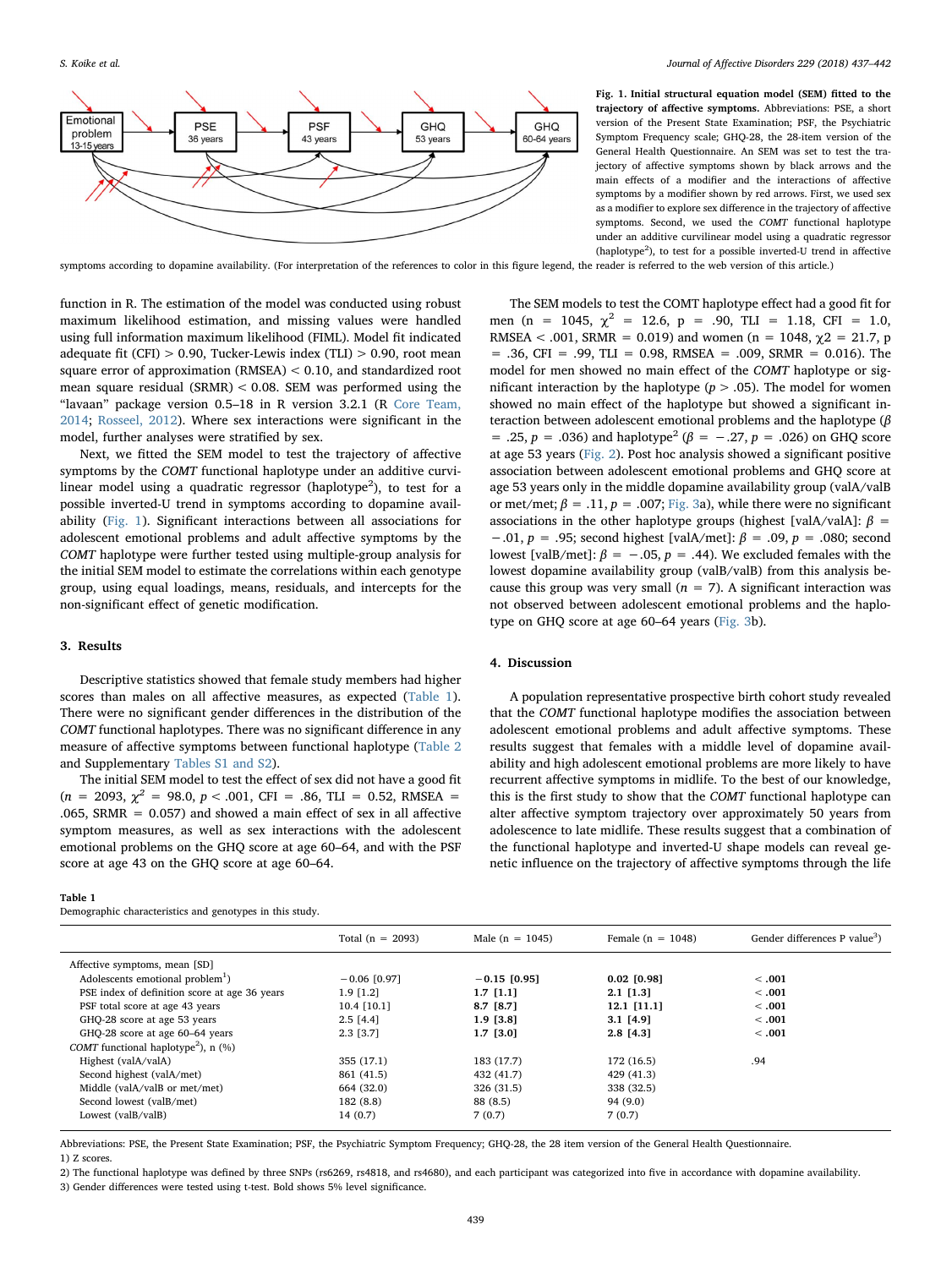#### <span id="page-3-0"></span>Table 2

Presence of affective symptoms and genotypes.

|                                                            | Highest (valA/valA)<br>$(n = 355)$ | Second highest (valA/<br>met) $(n = 861)$ | Middle (valA/valB or<br>met/met) $(n = 664)$ | Second lowest (valB/<br>met) $(n = 182)$ | Lowest (valB/<br>val $B$ ) (n = 14) | Group differences P<br>value <sup>1</sup> |
|------------------------------------------------------------|------------------------------------|-------------------------------------------|----------------------------------------------|------------------------------------------|-------------------------------------|-------------------------------------------|
| Affective symptoms, mean [SD]                              |                                    |                                           |                                              |                                          |                                     |                                           |
| Adolescents emotional<br>problem                           | $-0.04(0.97)$                      | $-0.05(0.98)$                             | $-0.09(1.00)$                                | $-0.09(0.87)$                            | $-0.28(0.74)$                       | .83                                       |
| PSE index of definition score at 2.0 (1.2)<br>age 36 years |                                    | 1.9(1.2)                                  | 1.9(1.2)                                     | 1.9(1.2)                                 | 1.9(1.3)                            | .62                                       |
| PSF total score at age 43 years                            | 10.9(9.2)                          | 10.3(10.6)                                | 10.3(9.8)                                    | 10.1(10)                                 | 11.2(8.3)                           | .86                                       |
| GHQ-28 score at age 53 years                               | 2.6(4.4)                           | 2.4(4.4)                                  | 2.6(4.4)                                     | 2.5(4.2)                                 | 1.7(3.0)                            | .78                                       |
| GHQ-28 score at age 60-64<br>years                         | 2.4(3.8)                           | 2.2(3.7)                                  | 2.2(3.7)                                     | 2.3(3.7)                                 | 2.5(3.2)                            | .95                                       |

The results for men and women are shown in supplementary Tables S1 and S2, respectively.

1) Group differences were tested using ANOVA.

#### course.

The present study showed that females with middle dopamine availability (valA/valB or met/met) and evidence of emotional problems in adolescence were more likely to have affective symptoms at age 53. There are several possible reasons why the association occurred only in middle-aged females. Previous studies have suggested that those with middle dopamine ability have optimal childhood cognition and larger volume in the prefrontal cortex ([Barnett et al., 2009; Liu et al.,](#page-4-8) [2010\)](#page-4-8). In NSHD, childhood cognition was inversely associated with the GHQ-28 at age 53 score after adjusting for educational attainment, early socioeconomic status (SES) and adverse circumstances, and adult SES, adverse circumstances and negative health behaviors [\(Hatch et al.,](#page-4-16) [2007\)](#page-4-16), but only in women. Second, the menopausal syndrome, triggered by reduced estrogen, may be associated with the COMT haplotype, since dopamine also influences sex hormone metabolism in the hypothalamic-pituitary-adrenal (HPA) axis, leading to reduced level of estrogen [\(Gordon et al., 2015](#page-4-18)). However, the relationship between estrogen level modified by COMT polymorphisms and psychological symptoms is complex, and requires further investigation. One reason why the modification disappeared again at age 60–64 years is that the decrease of sample size from age 53 years may have reduced the power and increase bias. Another reason is that after the critical period above explained, the increase of physical diseases and environmental factors such as retirement and bereavement may affect the psychological problems greater.

In the present study, two biological-based models, a curvilinear model stratified by the functional haplotype, may elucidate the association between COMT genotypes and affective symptoms. In

# <span id="page-3-1"></span>(Male)



particular, the association for the highest dopamine availability (valA/ valA) group was in the opposite direction to that in the middle (valA/ valB) group, both of which were typed as val/val on rs4680 genotype. A similar pattern was seen in the second highest (valA/met) and the second lowest (valB/met) groups. There have been numerous studies conducted using the COMT val<sup>158</sup>met polymorphism in psychiatry; however, results are inconsistent. Future gene-environment interaction researches will be conducted by using combinations of biological findings not merely gene type.

Several limitations should be considered. First, the disproportionate loss to follow-up such as greater adolescent emotional problem, which is typically associated with lower social advantage and poorer health, could have potentially affected the results. Second, although the study remained broadly representative of the mainland British population, the study sample is of White British ethnicity. While this reflects the demographic characteristic of the British population in 1946, the findings of this study cannot necessarily be extrapolated to other ethnic groups. Third, we did not use other COMT SNPs such as the rs737865 polymorphism, which is associated with cognitive function ([Gaysina](#page-4-9) [et al., 2013](#page-4-9)) and may affect the present findings. Forth, the different symptom scales over time could have affected the results. Fifth, power may still be limited for a genetic study although we used a relatively large sample, where power analysis showed that 0.079 of the slope could be detected in linear bivariate regression ( $n = 2093$ ,  $\alpha = .05$ ,  $\beta$ = .95, two-tailed).

In conclusion, a population representative prospective birth cohort study revealed that females with middle dopamine availability by COMT functional haplotype and high adolescent emotional problem

> Fig. 2. The interaction of affective symptoms by the COMT haplotype. Abbreviations: PSE, a short version of the Present State Examination; PSF, the Psychiatric Symptom Frequency scale; GHQ-28, the 28-item version of the General Health Questionnaire. Only significant relationships and interactions are shown with standardized coefficients (\*p < .05, \*\*p < .01, \*\*\*p < .001). The trajectory of affective symptoms and the interactions between adolescent emotional problems and the COMT functional haplotype (red arrow) are shown for men and women. The interaction between adolescent emotional problems and adult affective symptoms at age 53 years by the haplotype in women was indicated under an additive curvilinear model (Haplotype: β = .25, p = .036; haplotype<sup>2</sup>: β = -.27, p = .026). (For interpretation of the references to color in this figure legend, the reader is referred to the web version of this article.)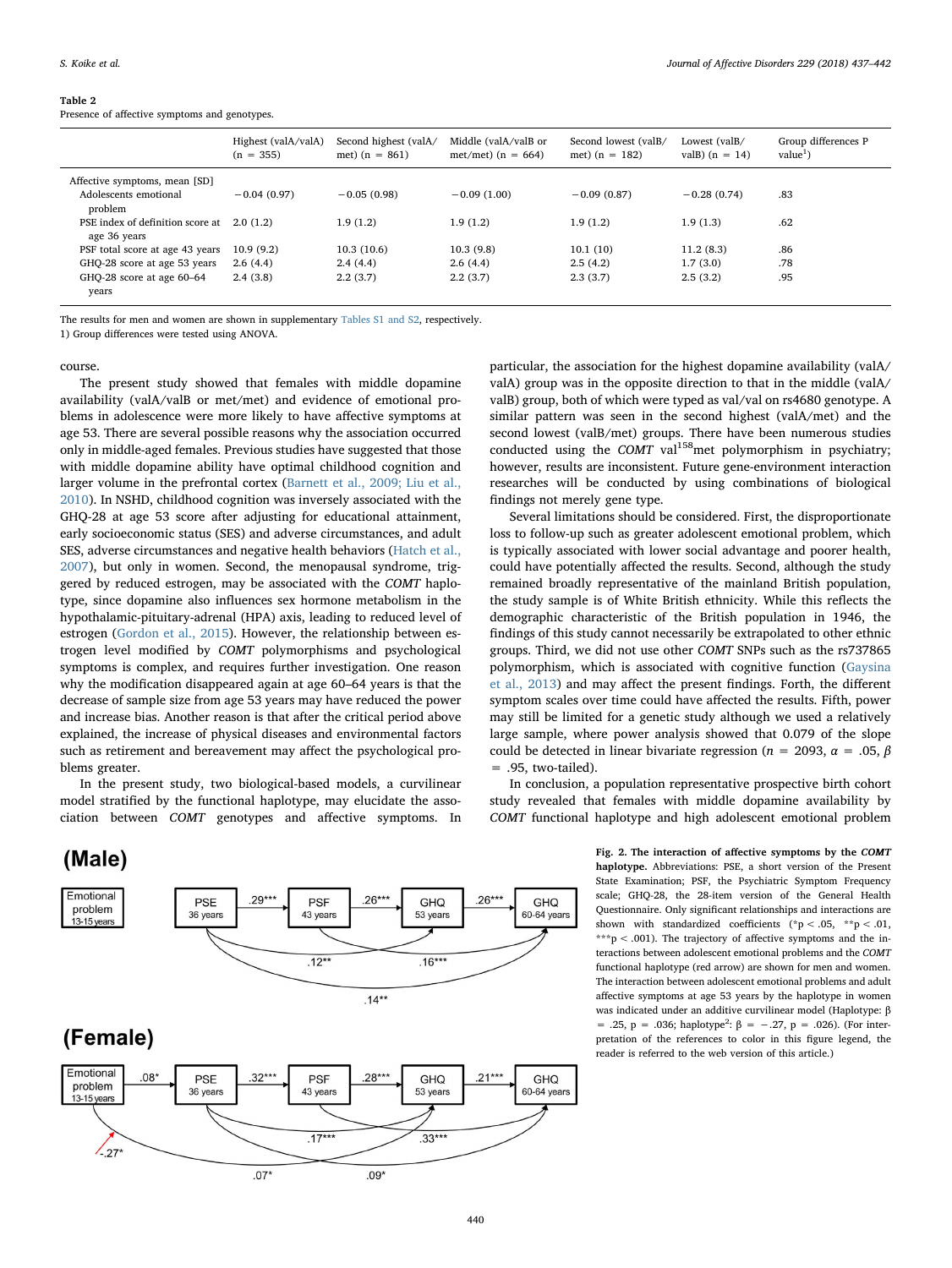S. Koike et al. *Journal of Affective Disorders 229 (2018) 437–442*

<span id="page-4-17"></span>

were more likely to have affective symptoms at age 53 years. These results indicate that the combination of the COMT functional haplotype and inverted-U models may shed further light on dopamine regulation of affective symptoms over the life course.

#### Acknowledgments

The authors are grateful to NSHD study members for their continuing support. Data used in this publication are available upon request to the MRC National Survey of Health and Development Data Sharing Committee. Further details can be found at [http://www.nshd.](http://www.nshd.mrc.ac.uk/data) [mrc.ac.uk/data](http://www.nshd.mrc.ac.uk/data). doi: 10.5522/NSHD/Q101; doi: 10.5522/NSHD/Q102

SK was supported by the grants from JSPS KAKENHI Grant Number 17H05921 and Strategic Young Researcher Overseas Visits Program for Accelerating Brain Circulation. This work was supported in part by UTokyo Center for Integrative Science of Human Behavior and World Premier International Research Center Initiative (WPI), MEXT, Japan (SK). AW and MR is funded by the UK Medical Research Council [Unit Programme numbers MC UU 12019/1 and 12019/4, respectively]. PJ is supported by Wellcome Trust grants 095844/Z/11/Z and 088869/Z/ 09/Z; National Institute for Health Research grant RP-PG-0606-1335; and by the NIHR Cambridge BRC and the NIHR CLAHRC East of England. PJ has received research grant support from GlaxoSmithKline, a speaker's honorarium from Eli Lilly, and is a co-inventor of patent PCT/ GB2005/003279 (methods for assessing psychotic disorders). SK, DG, AW and MR report no competing interests.

# Role of funding source

SK was supported by the grants from JSPS KAKENHI Grant Number 17H05921 and Strategic Young Researcher Overseas Visits Program for Accelerating Brain Circulation. AW and MR is funded by the UK Medical Research Council [Unit Programme numbers MC UU 12019/1 and 12019/4, respectively]. PJ is supported by Wellcome Trust grants 095844/Z/11/Z and 088869/Z/09/Z; National Institute for Health Research grant RP-PG-0606–1335; and by the NIHR Cambridge BRC and the NIHR CLAHRC East of England.

### Appendix A. Supporting information

Supplementary data associated with this article can be found in the online version at [http://dx.doi.org/10.1016/j.jad.2017.12.044.](http://dx.doi.org//10.1016/j.jad.2017.12.044)

# References

<span id="page-4-4"></span>[Aberg, E., Fandino-Losada, A., Sjoholm, L.K., Forsell, Y., Lavebratt, C., 2011. The func](http://refhub.elsevier.com/S0165-0327(17)32310-8/sbref1)[tional Val158Met polymorphism in catechol-O-methyltransferase \(COMT\) is](http://refhub.elsevier.com/S0165-0327(17)32310-8/sbref1)

the relationship in each haplotype group was estimated using multiple-group analysis for the initial SEM model with equal loadings, means, residuals, and intercepts for the non-significant effect of genetic modification.

Fig. 3. The relationship between adolescent

- [associated with depression and motivation in men from a Swedish population-based](http://refhub.elsevier.com/S0165-0327(17)32310-8/sbref1) study. J. Aff[ect. Disord. 129, 158](http://refhub.elsevier.com/S0165-0327(17)32310-8/sbref1)–166.
- <span id="page-4-7"></span>[Aggarwal, V.R., Lovell, K., Peters, S., Javidi, H., Joughin, A., Goldthorpe, J., 2011.](http://refhub.elsevier.com/S0165-0327(17)32310-8/sbref2) [Psychosocial interventions for the management of chronic orofacial pain. Cochrane](http://refhub.elsevier.com/S0165-0327(17)32310-8/sbref2) [Database Syst. Rev \(CD008456\)](http://refhub.elsevier.com/S0165-0327(17)32310-8/sbref2).
- <span id="page-4-2"></span>[Antypa, N., Drago, A., Serretti, A., 2013. The role of COMT gene variants in depression:](http://refhub.elsevier.com/S0165-0327(17)32310-8/sbref3) [bridging neuropsychological, behavioral and clinical phenotypes. Neurosci.](http://refhub.elsevier.com/S0165-0327(17)32310-8/sbref3) [Biobehav. Rev. 37, 1597](http://refhub.elsevier.com/S0165-0327(17)32310-8/sbref3)–1610.
- <span id="page-4-8"></span>[Barnett, J.H., Heron, J., Goldman, D., Jones, P.B., Xu, K., 2009. E](http://refhub.elsevier.com/S0165-0327(17)32310-8/sbref4)ffects of catechol-O[methyltransferase on normal variation in the cognitive function of children. Am. J.](http://refhub.elsevier.com/S0165-0327(17)32310-8/sbref4) [Psychiatry 166, 909](http://refhub.elsevier.com/S0165-0327(17)32310-8/sbref4)–916.
- <span id="page-4-1"></span>[Colman, I., Jones, P.B., Kuh, D., Weeks, M., Naicker, K., Richards, M., Croudace, T.J.,](http://refhub.elsevier.com/S0165-0327(17)32310-8/sbref5) [2014. Early development, stress and depression across the life course: pathways to](http://refhub.elsevier.com/S0165-0327(17)32310-8/sbref5) [depression in a national British birth cohort. Psychol. Med. 44, 2845](http://refhub.elsevier.com/S0165-0327(17)32310-8/sbref5)–2854.
- <span id="page-4-11"></span>[Colman, I., Wadsworth, M.E., Croudace, T.J., Jones, P.B., 2007. Forty-year psychiatric](http://refhub.elsevier.com/S0165-0327(17)32310-8/sbref6) [outcomes following assessment for internalizing disorder in adolescence. Am. J.](http://refhub.elsevier.com/S0165-0327(17)32310-8/sbref6) [Psychiatry 164, 126](http://refhub.elsevier.com/S0165-0327(17)32310-8/sbref6)–133.
- [Diatchenko, L., Slade, G.D., Nackley, A.G., Bhalang, K., Sigurdsson, A., Belfer, I.,](http://refhub.elsevier.com/S0165-0327(17)32310-8/sbref7) [Goldman, D., Xu, K., Shabalina, S.A., Shagin, D., Max, M.B., Makarov, S.S., Maixner,](http://refhub.elsevier.com/S0165-0327(17)32310-8/sbref7) [W., 2005. Genetic basis for individual variations in pain perception and the devel](http://refhub.elsevier.com/S0165-0327(17)32310-8/sbref7)[opment of a chronic pain condition. Hum. Mol. Genet. 14, 135](http://refhub.elsevier.com/S0165-0327(17)32310-8/sbref7)–143.
- <span id="page-4-12"></span>[Elander, J., Rutter, M., 1996. Use and development of the Rutter parents' and teachers'](http://refhub.elsevier.com/S0165-0327(17)32310-8/sbref8) [scale. Int. J. Methods Psychiatr. Res. 6, 63](http://refhub.elsevier.com/S0165-0327(17)32310-8/sbref8)–78.
- [Gatt, J.M., Burton, K.L., Williams, L.M., Scho](http://refhub.elsevier.com/S0165-0327(17)32310-8/sbref9)field, P.R., 2015. Specific and common genes [implicated across major mental disorders: a review of meta-analysis studies. J.](http://refhub.elsevier.com/S0165-0327(17)32310-8/sbref9) [Psychiatr. Res. 60C, 1](http://refhub.elsevier.com/S0165-0327(17)32310-8/sbref9)–13.
- <span id="page-4-9"></span>[Gaysina, D., Xu, M.K., Barnett, J.H., Croudace, T.J., Wong, A., Richards, M., Jones, P.B.,](http://refhub.elsevier.com/S0165-0327(17)32310-8/sbref10) [group, L.H.Ag, 2013. The catechol-O-methyltransferase gene \(COMT\) and cognitive](http://refhub.elsevier.com/S0165-0327(17)32310-8/sbref10) [function from childhood through adolescence. Biol. Psychol. 92, 359](http://refhub.elsevier.com/S0165-0327(17)32310-8/sbref10)–364.
- <span id="page-4-15"></span>[Goldberg, D.P., Hillier, V.F., 1979. A scaled version of the General Health Questionnaire.](http://refhub.elsevier.com/S0165-0327(17)32310-8/sbref11) [Psychol. Med. 9, 139](http://refhub.elsevier.com/S0165-0327(17)32310-8/sbref11)–145.
- <span id="page-4-18"></span>[Gordon, J.L., Girdler, S.S., Meltzer-Brody, S.E., Stika, C.S., Thurston, R.C., Clark, C.T.,](http://refhub.elsevier.com/S0165-0327(17)32310-8/sbref12) Prairie, B.A., Moses-Kolko, E., Joff[e, H., Wisner, K.L., 2015. Ovarian hormone](http://refhub.elsevier.com/S0165-0327(17)32310-8/sbref12) fluc[tuation, neurosteroids, and HPA axis dysregulation in perimenopausal depression: a](http://refhub.elsevier.com/S0165-0327(17)32310-8/sbref12) [novel heuristic model. Am. J. Psychiatry 172, 227](http://refhub.elsevier.com/S0165-0327(17)32310-8/sbref12)–236.
- <span id="page-4-16"></span>[Hatch, S.L., Jones, P.B., Kuh, D., Hardy, R., Wadsworth, M.E., Richards, M., 2007.](http://refhub.elsevier.com/S0165-0327(17)32310-8/sbref13) [Childhood cognitive ability and adult mental health in the British 1946 birth cohort.](http://refhub.elsevier.com/S0165-0327(17)32310-8/sbref13) [Soc. Sci. Med. 64, 2285](http://refhub.elsevier.com/S0165-0327(17)32310-8/sbref13)–2296.
- <span id="page-4-3"></span>[Klengel, T., Binder, E.B., 2011. Using gene-environment interactions to target persona](http://refhub.elsevier.com/S0165-0327(17)32310-8/sbref14)[lized treatment in mood disorder. Pers. Med. 8, 23](http://refhub.elsevier.com/S0165-0327(17)32310-8/sbref14)–34.
- <span id="page-4-13"></span>[Koike, S., Hardy, R., Richards, M., 2016. Adolescent self control behavior predict body](http://refhub.elsevier.com/S0165-0327(17)32310-8/sbref15) [weight through the life course: a prospective birth cohort study. Int. J. Obes. 40,](http://refhub.elsevier.com/S0165-0327(17)32310-8/sbref15) 71–[76](http://refhub.elsevier.com/S0165-0327(17)32310-8/sbref15).
- <span id="page-4-5"></span>[Lehto, K., Akkermann, K., Parik, J., Veidebaum, T., Harro, J., 2013. E](http://refhub.elsevier.com/S0165-0327(17)32310-8/sbref16)ffect of COMT [Val158Met polymorphism on personality traits and educational attainment in a](http://refhub.elsevier.com/S0165-0327(17)32310-8/sbref16) longitudinal [population representative study. Eur. Psychiatry 28, 492](http://refhub.elsevier.com/S0165-0327(17)32310-8/sbref16)–498.
- <span id="page-4-14"></span>[Lindelow, M., Hardy, R., Rodgers, B., 1997. Development of a scale to measure symptoms](http://refhub.elsevier.com/S0165-0327(17)32310-8/sbref17) [of anxiety and depression in the general UK population: the psychiatric symptom](http://refhub.elsevier.com/S0165-0327(17)32310-8/sbref17) [frequency scale. J. Epidemiol. Community Health 51, 549](http://refhub.elsevier.com/S0165-0327(17)32310-8/sbref17)–557.
- <span id="page-4-10"></span>[Liu, B., Li, J., Yu, C., Li, Y., Liu, Y., Song, M., Fan, M., Li, K., Jiang, T., 2010. Haplotypes of](http://refhub.elsevier.com/S0165-0327(17)32310-8/sbref18) [catechol-O-methyltransferase modulate intelligence-related brain white matter in](http://refhub.elsevier.com/S0165-0327(17)32310-8/sbref18)[tegrity. Neuroimage 50, 243](http://refhub.elsevier.com/S0165-0327(17)32310-8/sbref18)–249.
- <span id="page-4-6"></span>[Nackley, A.G., Shabalina, S.A., Tchivileva, I.E., Satter](http://refhub.elsevier.com/S0165-0327(17)32310-8/sbref19)field, K., Korchynskyi, O., Makarov, [S.S., Maixner, W., Diatchenko, L., 2006. Human catechol-O-methyltransferase hap](http://refhub.elsevier.com/S0165-0327(17)32310-8/sbref19)[lotypes modulate protein expression by altering mRNA secondary structure. Science](http://refhub.elsevier.com/S0165-0327(17)32310-8/sbref19) [314, 1930](http://refhub.elsevier.com/S0165-0327(17)32310-8/sbref19)–1933.
- [Nishida, A., Xu, K.M., Croudace, T., Jones, P.B., Barnett, J., Richards, M., 2014.](http://refhub.elsevier.com/S0165-0327(17)32310-8/sbref20) [Adolescent self-control predicts midlife hallucinatory experiences: 40-year follow-up](http://refhub.elsevier.com/S0165-0327(17)32310-8/sbref20) [of a national birth cohort. Schizophr. Bull. 40, 1543](http://refhub.elsevier.com/S0165-0327(17)32310-8/sbref20)–1551.
- <span id="page-4-0"></span>Patton, G.C., Coff[ey, C., Romaniuk, H., Mackinnon, A., Carlin, J.B., Degenhardt, L.,](http://refhub.elsevier.com/S0165-0327(17)32310-8/sbref21) [Olsson, C.A., Moran, P., 2014. The prognosis of common mental disorders in](http://refhub.elsevier.com/S0165-0327(17)32310-8/sbref21)